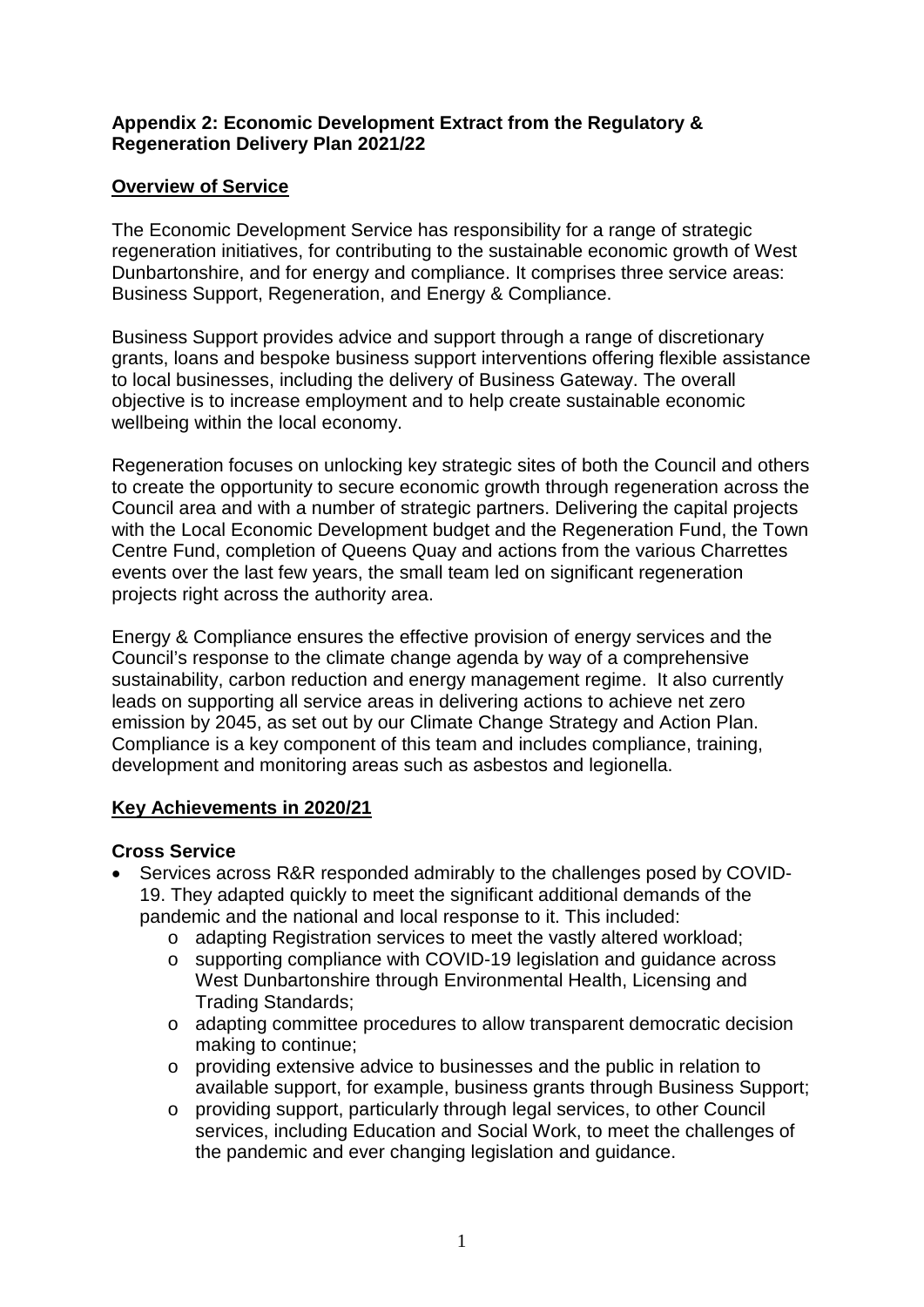In addition, we ensured the safe continuation of front line services, particularly Registration, Environmental Health, Trading Standards, Licensing, Planning & Building Standards and Business Support. The move to home working was also very successful. While there was some impact on some service delivery given the scale of the change in how services were provided, the impact was minimal.

• Strong collaborative working by Regeneration, Planning, Building Standards, Environmental Health and Legal Services on key regeneration sites with infrastructure works complete on Queens Quay. This has enabled the completion of the District Heating Energy Centre and the new Care Home, which is now receiving residents, and the construction work continues on the new Clydebank Health Centre and 146 affordable homes on the site with occupation due in late 2021/22. The Council has agreed missives for the acquisition of the Exxon site with planning permission recently granted for commercial/ industrial floor space, a new link road and major infrastructure upgrades to the A82 and A814 on this brownfield site.

#### **Economic Development**

- The Business support team delivered the Business Gateway service achieving a reduced range of agreed targets during the pandemic period in 2020. Together with a series of workshops and business engagements and grant support, the service functioned successfully in a virtual environment.
- The particular focus of the Business Support team has been the delivery of Scottish Government Grants, which as of early March 2021 equated to more than £22m of funding to more than 1,800 organisations with a range of grants continuing to be provided throughout 2021.
- Developed and launched the Council's Climate Change Strategy, a route map for a net zero future.
- In Alexandria, the Regeneration team developed a new Town Centre Masterplan, progressed Town Centre funding and worked with the community on successful RCGF grant for St Andrew's Church. Mitchell Way with a Lidl store continuing to be progressed.
- Dumbarton Town Waterfront saw significant developments with the Cullross development and new Lidl store with associated waterfront pathway completed up to the Turnberry boundary
- In Clydebank, the £15.62m investment at Queens Quay was completed successfully along with the £20m district heating network with heat on in 2020. Melfort Bio-diversity Park was completed in early 2021 and south Sylvania way public realm works was also completed successfully.
- The Exxon project, as part of our £34.05m City Region Deal project, has secured Planning permission in principal and a commercial deal with site owners was also completed. A North Clyde Riverbank NPF4 was submitted to Scottish Government.
- Carless site secured £2m from Clyde Mission Catalyst Fund to commence development of the Malin Group's Scottish Marine Technology Park.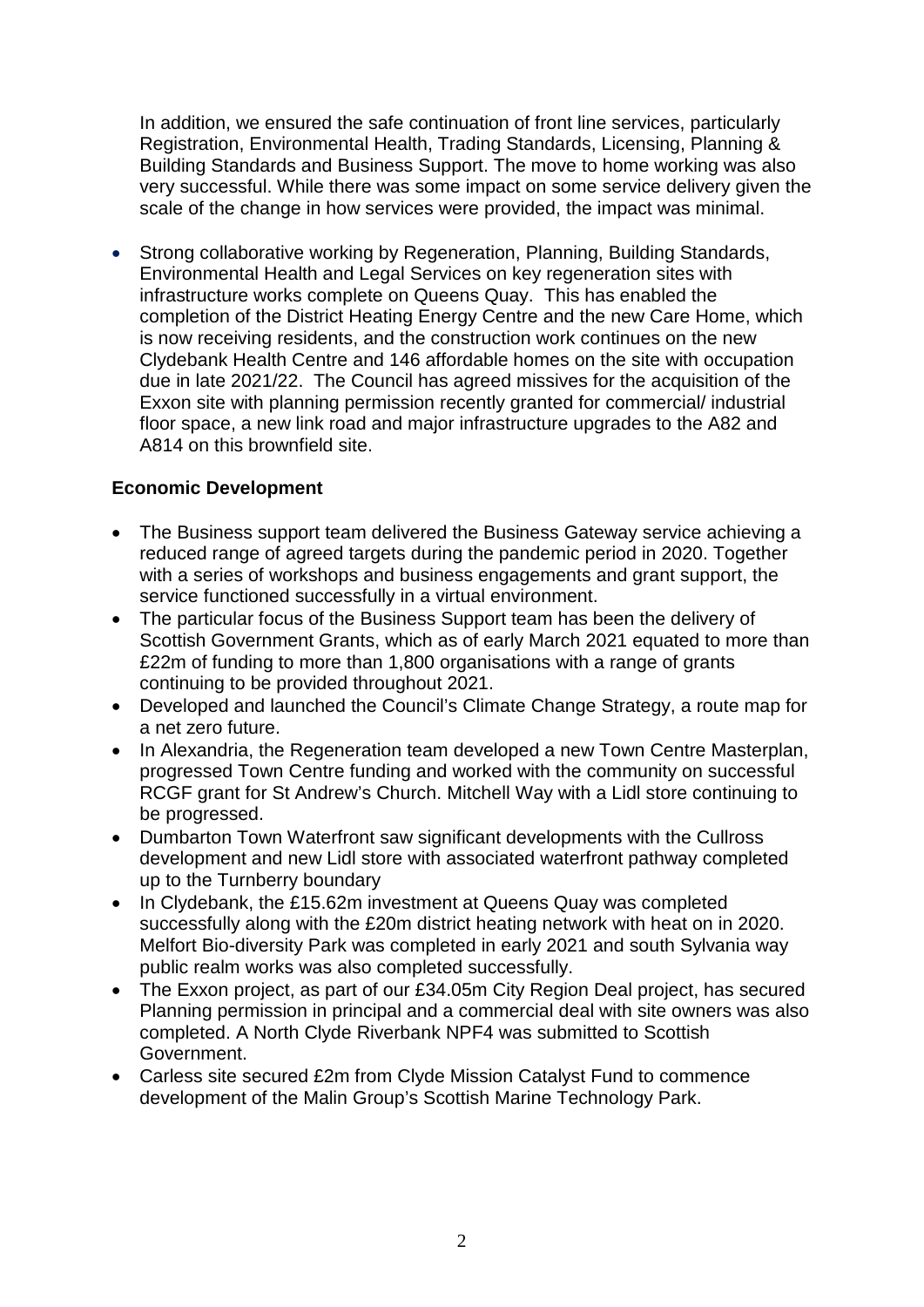#### **Challenges in 2020/21**

Along with the achievements noted above, there were significant challenges in 2020/21, not least the COVID-19 pandemic.

#### **COVID-19 Pandemic**

As with other Council services, the principle challenge over the last year has been the COVID-19 pandemic. Challenges faced were a mixture of: being at the forefront of the Council's response to the pandemic through Environmental Health in their public health roll and Registration; ensuring services continued safely during the pandemic; reacting to ever changing legislation and guidance, both in respect of assistance to local businesses (particularly through Trading Standards, Licensing and Environmental Health) and also in providing legal assistance and advice to other front line services, particularly, but far from exclusively, Education and Social Work, to enable services to continue and react to the changing environment; and ensuring the democratic process continued to operate when physical meetings were no longer possible. The pandemic led to a large number of construction contract disputes for COVID related delays which legal worked on. Planning for major civic events such as Remembrance Sunday and the 80<sup>th</sup> Anniversary of the Clydebank Blitz was extremely difficult due to the high level of uncertainty and risk associated with the organisation of such high profile events during a pandemic. There was also an increase in unauthorised development, which had to be addressed within existing resources. All services required to adapt quickly to these challenges, working from home (in the main) with minimal impact on the service provided both internally and externally.

### **Economic Development**

The pandemic and phases of grant support have presented challenges in terms of staff resources and work styles and patterns. The Scottish Government has decided to provide additional resource to assist with the response to the pandemic recovery grant support process. The short notice from Scottish Government in establishing and delivering COVID business support grants into our communities was a significant challenge for the team. We received 500 applications in the first four days; our typical level of grants is about 100 per annum. The team pulled together additional service support in the immediate challenging period and the team rose to the challenge very well.

Other challenges have been in relation to the "normal" work of the Team which has inevitably had to take a lower priority in the face of the pandemic. Our track record of delivery, helping hundreds of business to start up and grow and delivering our mainstream business support grants, has demonstrated the effectiveness of the team in this regard.

Progressing our projects against the backdrop of COVID-19 has been the biggest challenge this last year not least due to the challenges of remote working. This particularly affected Clydebank Can on the Canal, the development of Alexandria masterplan and the Town Centre Fund building refurbishment projects in Alexandria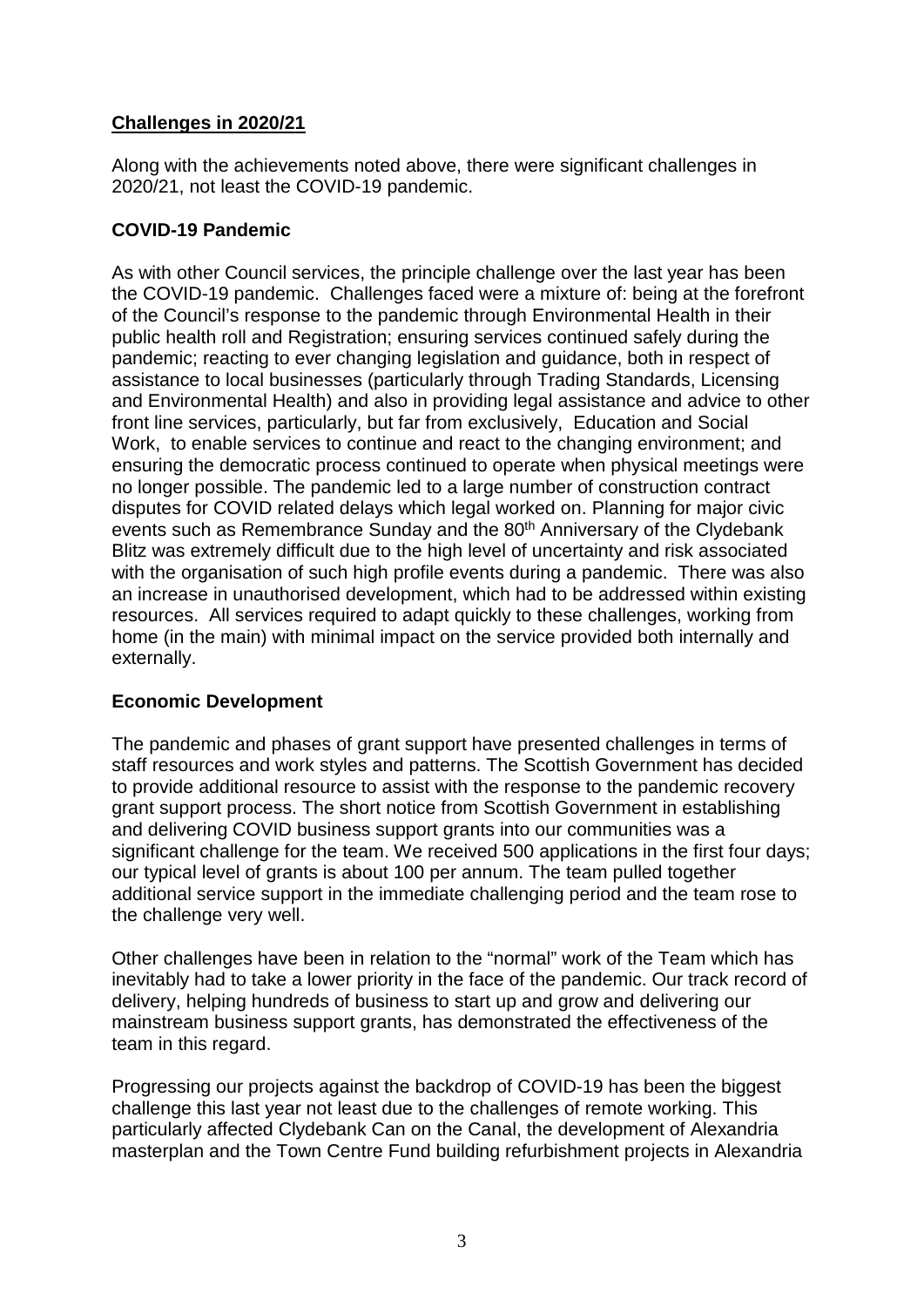Continuing to support delivery and achieve Business Gateway targets in particular following the pandemic and delivering annual Business awards (tentatively moved to May 2021) and Business Week of events/workshops will stretch the team resources and the need to continue to carry out effective project planning will be important. Promoting our 'love local' campaign as the business community recovers from the pandemic and the economic challenges faced by our Town Centres will be significant.

#### **Working from home**

Services adapted to remote working during the pandemic whilst ensuring minimal disruption to services for citizens and businesses. Technology was quickly rolled out to support service delivery and staff worked throughout the changes to provide high quality public service in changing and challenging times. Staff have adapted to the changes, supported through remote technology and Corporate Workforce updates.

#### **Priorities for 2021/22**

#### **Delivery of Key Regeneration Sites**

The Exxon city region Deal project has a budget of £34.05m. The Missives governing the land transfer from ExxonMobil to the Council were concluded in September 2020 with the final business case due to be submitted in late 2021/22. Considering how the potential of this significant site can be realised within a wider North Clyde Riverbank plan is a priority for 2021/22. One of the key factors during 2021/22 is to resolve the sale of land with 3rd party land owners to allow the project to progress on programme.

From 2021/22, we will further develop the principles set out in the Council's North Clyde Riverbank NPF4 bid to Scottish Government, which elevates the Exxon and surrounding sites to a national development opportunity. North Clyde Riverbank is an ambitious long term vision to promote the redevelopment of our riverside sites from Clydebank to Dumbarton.

#### **Commercial Opportunities**

The regeneration team will seek to identify commercialisation opportunities for new development opportunities in conjunction with the private sector .We will seek to progress discussions with developers who may wish to enter a partnership with the Council to achieve joint benefits from a commercial, housing and low carbon perspective. The Regeneration Capital Fund with £12.77m and external funding of £2m will need to be allocated across a number of projects. The Fund's key operating principles and allocations to specific projects agreed by IRED Committee will be progressed.

During this period, development of projects includes those linked to the Carless site regeneration for a Marine Technology Park and importantly, the expansion of the District Heating Network to the Golden Jubilee Hospital and beyond. Mission Clyde is the Scottish Government's latest flagship infrastructure approach to Regeneration along the length of the River Clyde. West Dunbartonshire sits well in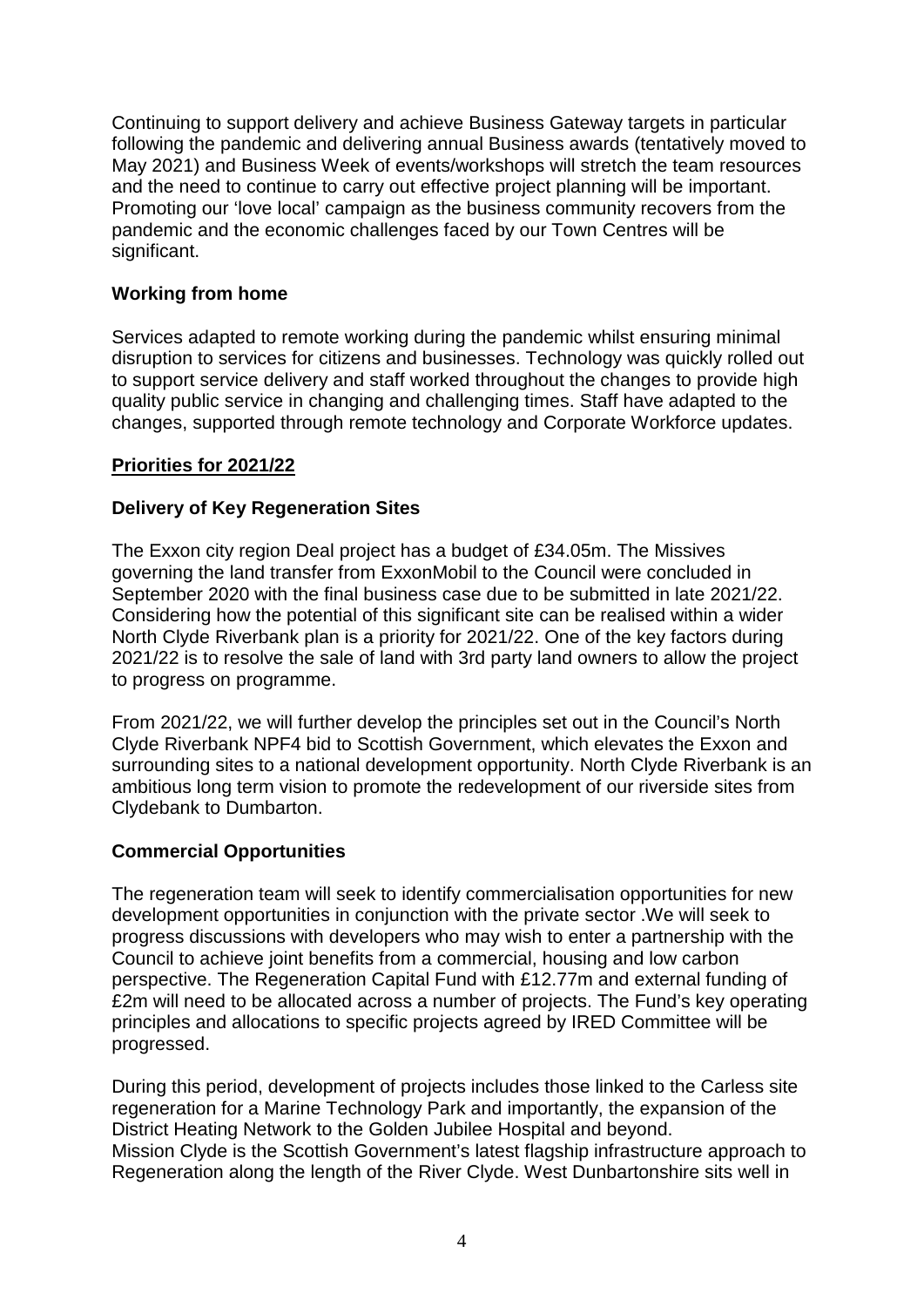term of potential areas for consideration of Mission Clyde funding going forward with sites such as Exxon project, Carless, the Golden Jubilee Hospital and Queens Quay already being seen as main contributors to the Mission. Officers have secured funding of £2m for the Carless site in partnership with the Malin group and Cemineral have secured £179k to developed there cement handling facility at Rothesay dock.

#### **Supporting Business Recovery**

Assisting town centres to recover from the pandemic will continue to be a focus in 2021/22, and we will prioritise support for High Street businesses. An unexpected benefit of the pandemic is people demanding more from their local areas and town centres, so we will continue to develop projects to make our town centres attractive places, and take advantage of further Town Centre Fund that may be provided by Scottish Government.

Underpinning the delivery of our Town Centre Recovery Plan and Masterplanning of Towns is the Scottish Government's policy driver on creating '20 minute neighbourhoods'. We will begin masterplanning Clydebank town centre including the redevelopment of the former Playdrome site, a transport hub at Clydebank Station, improved connections between the town centre and Queens Quay, and related community-led activity such as Clydebank Can on the Canal into a cohesive plan for Clydebank.

#### **UN Climate Change Conference (also know as COP26)**

The Council will progress our ambition to play a role in the November COP26 International Conference taking place in Glasgow in 2021. With our world class water sourced District Heating network at Queens Quay in Clydebank, we will seek to promote this carbon savings district heating system and support the Government and Council Climate Change Challenge. The newly established West Dunbartonshire Energy LLP will progress the district heating network at Queens Quay and the role that can be played at COP26.

#### **Climate Change Strategy**

To contribute towards meeting Scotland's national net zero target by 2045, the Council has developed a new 'Climate Change Strategy' as a route map for 2021/22 and beyond. Our vision is an overarching Strategy that will set the foundation for a plan of action and response to Scotland's Climate Emergency and 2045 net zero carbon reduction target. To deliver this strategy, the Council is currently developing a Climate Change Action Plan to ensure environmental actions are devolved to relevant service areas and Climate Change action is mainstreamed across council policies, operations and the wider public.

#### **Queens Quay**

Following completion of the Infrastructure works in 2020/21, the focus for the development will be securing housing developments across the site in partnership with site owner CRL Ltd. The site wide design code elements are complete and efforts to promote and market the plots will be critical to ensure the Council's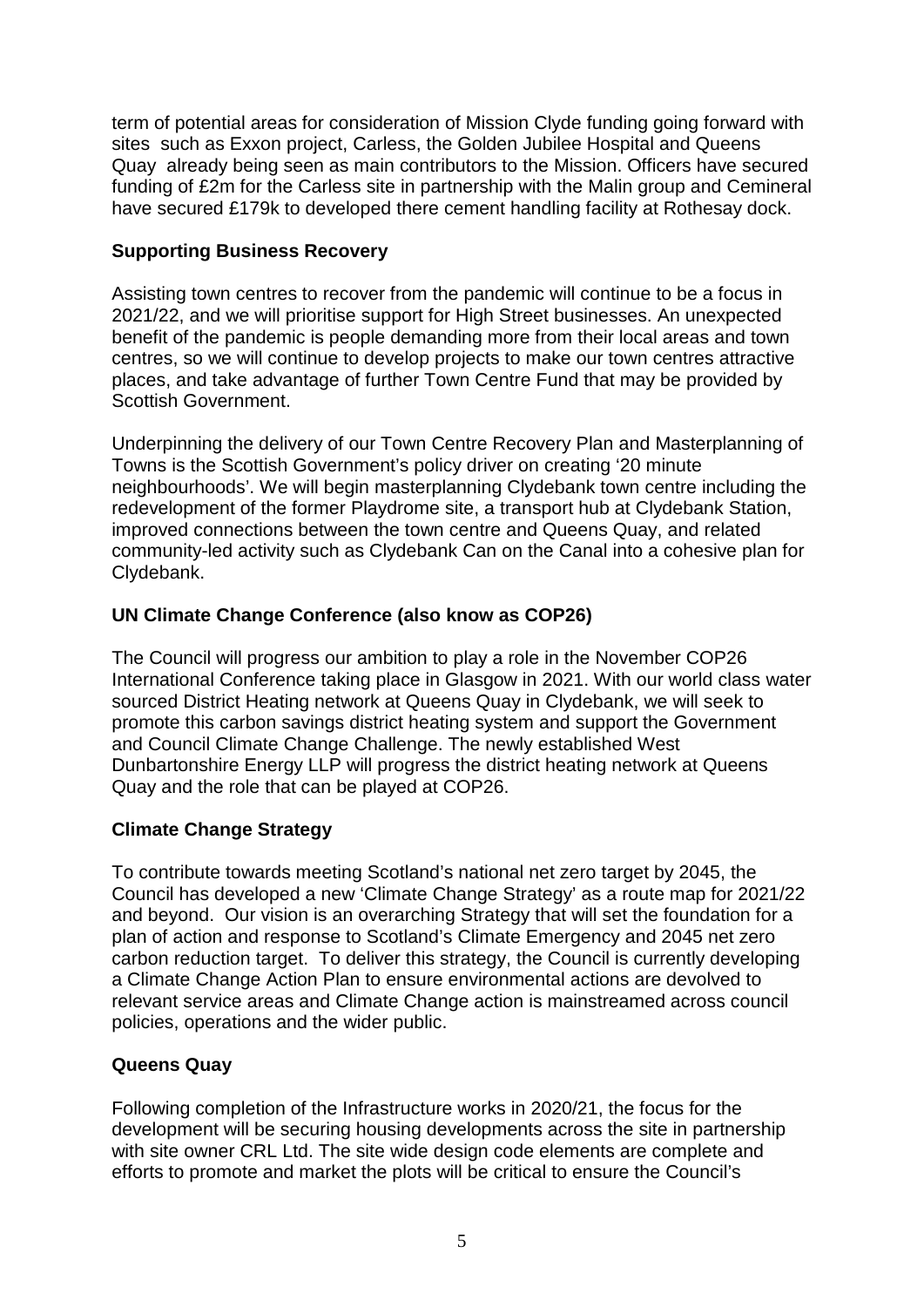investment sees economic as well as commercial returns as per the development agreement.

#### **Action Plan 2021/22**

An action plan has been developed to take forward the priorities in 2021/22 (below). As well as actions, it comprises a range of performance indicators to enable progress to be monitored and reported to stakeholders and it considers the relevant risks. Progress will be monitored and managed on a regular basis and reported twice yearly to Committee, at mid-year and year end.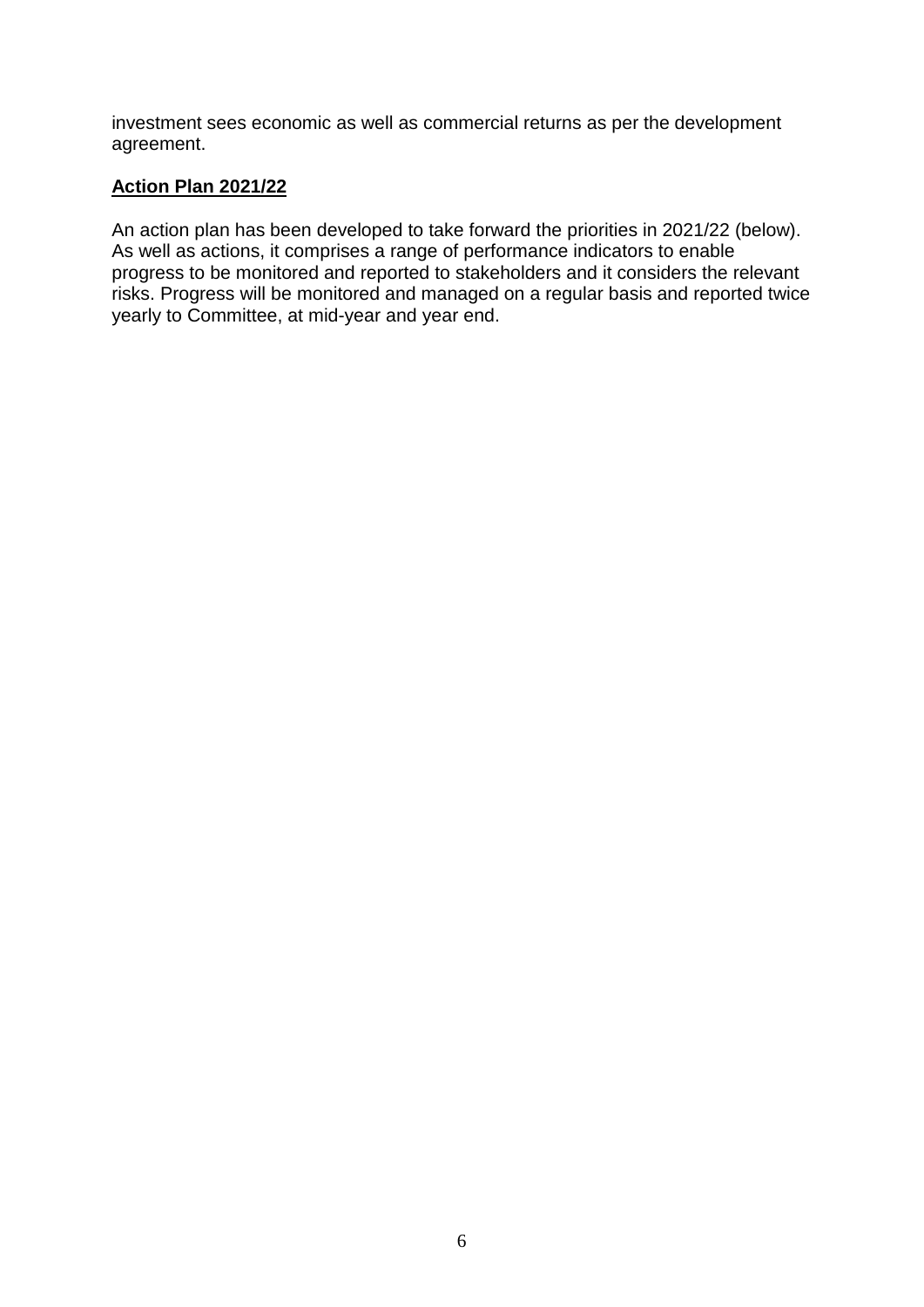

## A strong local economy and improved job opportunities

# Ob A growing economy

| Performance Indicator                                                                           | 2019/20 |         | 2020/21               |               | 2021/22 |                           |  |
|-------------------------------------------------------------------------------------------------|---------|---------|-----------------------|---------------|---------|---------------------------|--|
|                                                                                                 |         | Target  | Value                 | <b>Target</b> | Target  | <b>Assigned To</b>        |  |
| Number of businesses given advice and assistance to<br>start up through Business Gateway        | 206     | 200     | 123                   | 100           | 200     | Gillian Scholes           |  |
| No of business gateway start-ups per 10,000<br>population                                       | 23.16   | 22.44   | 13.83                 | 10.99         | 22      | Gillian Scholes           |  |
| Cost of Economic Development & Tourism per 1,000<br>population                                  | 242,427 | 150,000 | Not yet<br>lavailable | 150,000       | 150,000 | <b>Michael McGuinness</b> |  |
| Proportion of properties receiving superfast broadband                                          | 98.8%   | 100%    | 99.3%                 | 100%          | 100%    | Michael McGuinness        |  |
| <b>Town Vacancy Rates</b>                                                                       | 14.83%  | 11.4%   | Not yet<br>lavailable | 11.4%         | 11.4%   | <b>Antony McGuinness</b>  |  |
| Immediately available employment land as a % of total<br>land allocated for employment purposes | 43.63%  | 43.63%  | 43.63%                | 42.5%         | 42.5%   | <b>Antony McGuinness</b>  |  |

| <b>Action</b>                                             | <b>Start Date</b> | Due Date           | Assigned To        |
|-----------------------------------------------------------|-------------------|--------------------|--------------------|
| Deliver key regeneration sites across West Dunbartonshire | $ 01 -$ Apr-2021  | 31-Mar-2022        | Michael McGuinness |
| Explore commercial opportunities in our town centres      | $ 01 -$ Apr-2021  | 31-Mar-2022        | Michael McGuinness |
| Deliver the Town Centre Recovery Plan                     | $ 01 -$ Apr-2021  | <b>31-Mar-2022</b> | Michael McGuinness |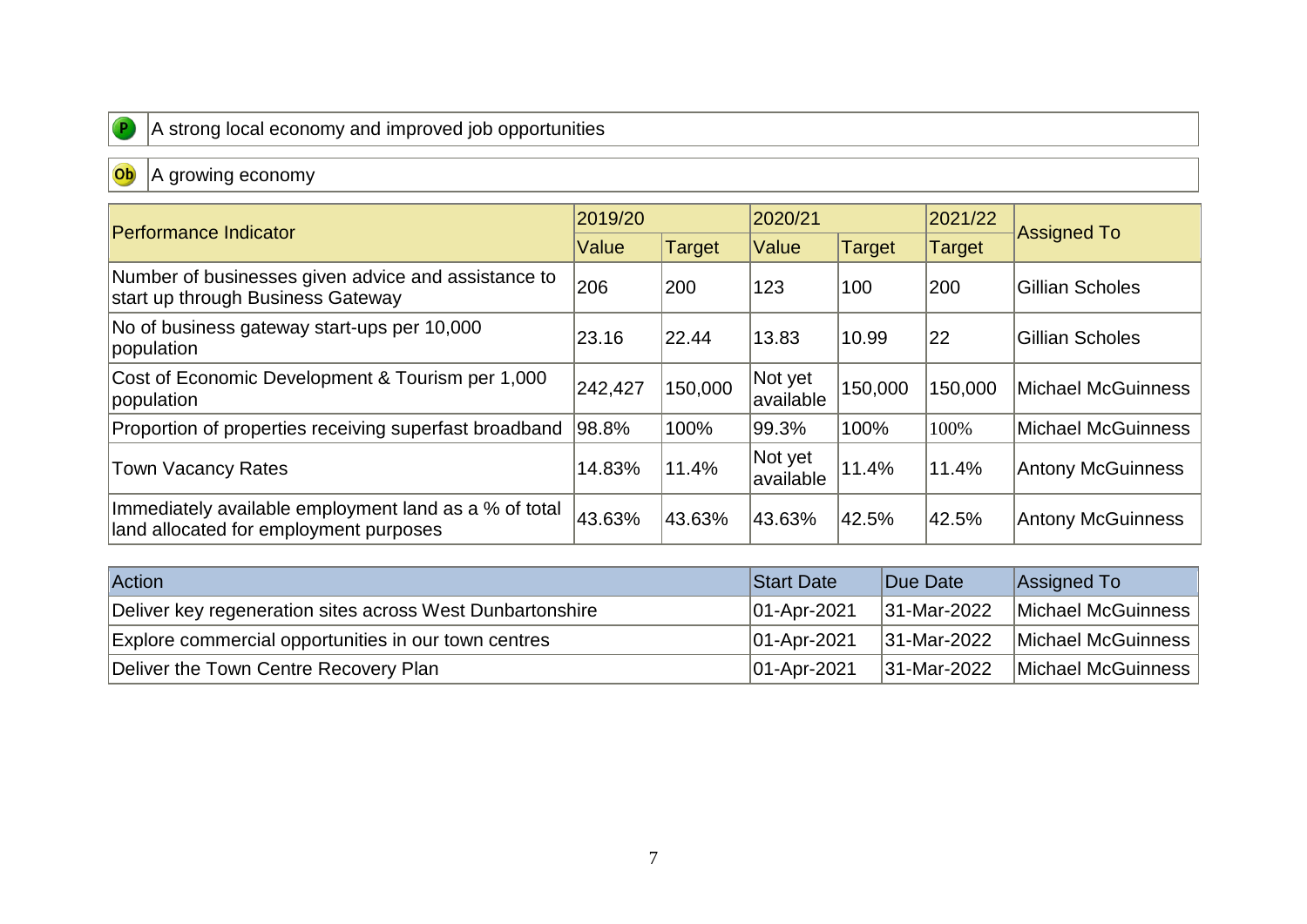| <b>Risk</b>                                                                                               | <b>Description</b>                                                                                                                                                                                                                                                          | <b>Current Risk Target</b><br>Score |                                              | Risk Score Assigned To                                         |  |
|-----------------------------------------------------------------------------------------------------------|-----------------------------------------------------------------------------------------------------------------------------------------------------------------------------------------------------------------------------------------------------------------------------|-------------------------------------|----------------------------------------------|----------------------------------------------------------------|--|
| <b>Failure to deliver Queens</b><br>Quay Masterplan                                                       | Following completion of Council investment there is a<br>risk the housing plot sales do not materialise in the<br>next 3-7 years.                                                                                                                                           | <b>kelihoo</b><br>Impact            | ikelihood<br>Impact                          | Michael McGuinness                                             |  |
| Inability to meet demands of<br>Council to progress<br>regeneration projects within<br>desired timescales | The number and complexity of regeneration projects<br>is putting considerable strain on the resources<br>available which can be exacerbated by delays out<br>with the control of the service and when pinch points<br>on different projects occur at roughly the same time. | kelihood<br>Impact                  | ikelihood<br>$\overline{\text{O}}$<br>Impact | Pamela Clifford; Alan<br>Douglas; Michael<br><b>McGuinness</b> |  |

Supported individuals, families and carers living independently and with dignity

### Ob More affordable and suitable housing options

 $\sqrt{P}$ 

 $\overline{P}$ 

| Action                                                    | : Date<br>Start  | Due Date    | <b>Assigned To</b> |
|-----------------------------------------------------------|------------------|-------------|--------------------|
| Ensure the next phase of Queens Quay Housing is delivered | $ 01 -$ Apr-2021 | 31-Mar-2022 | Michael McGuinness |

Efficient and effective frontline services that improve the everyday lives of residents

#### Ob Sustainable & attractive local communities

| Performance Indicator                                                     | 2019/20 |               | 2020/21              |               | 2021/22 |                                                          |  |
|---------------------------------------------------------------------------|---------|---------------|----------------------|---------------|---------|----------------------------------------------------------|--|
|                                                                           | Value   | <b>Target</b> | Value                | <b>Target</b> | Target  | Assigned To                                              |  |
| Tonnage of carbon dioxide emissions from Council<br>operations and assets | 24,394  | 27,997        | Not yet<br>available | 25,478        | 24,000  | lAdam Armour -<br>Florence; Michael<br><b>McGuinness</b> |  |